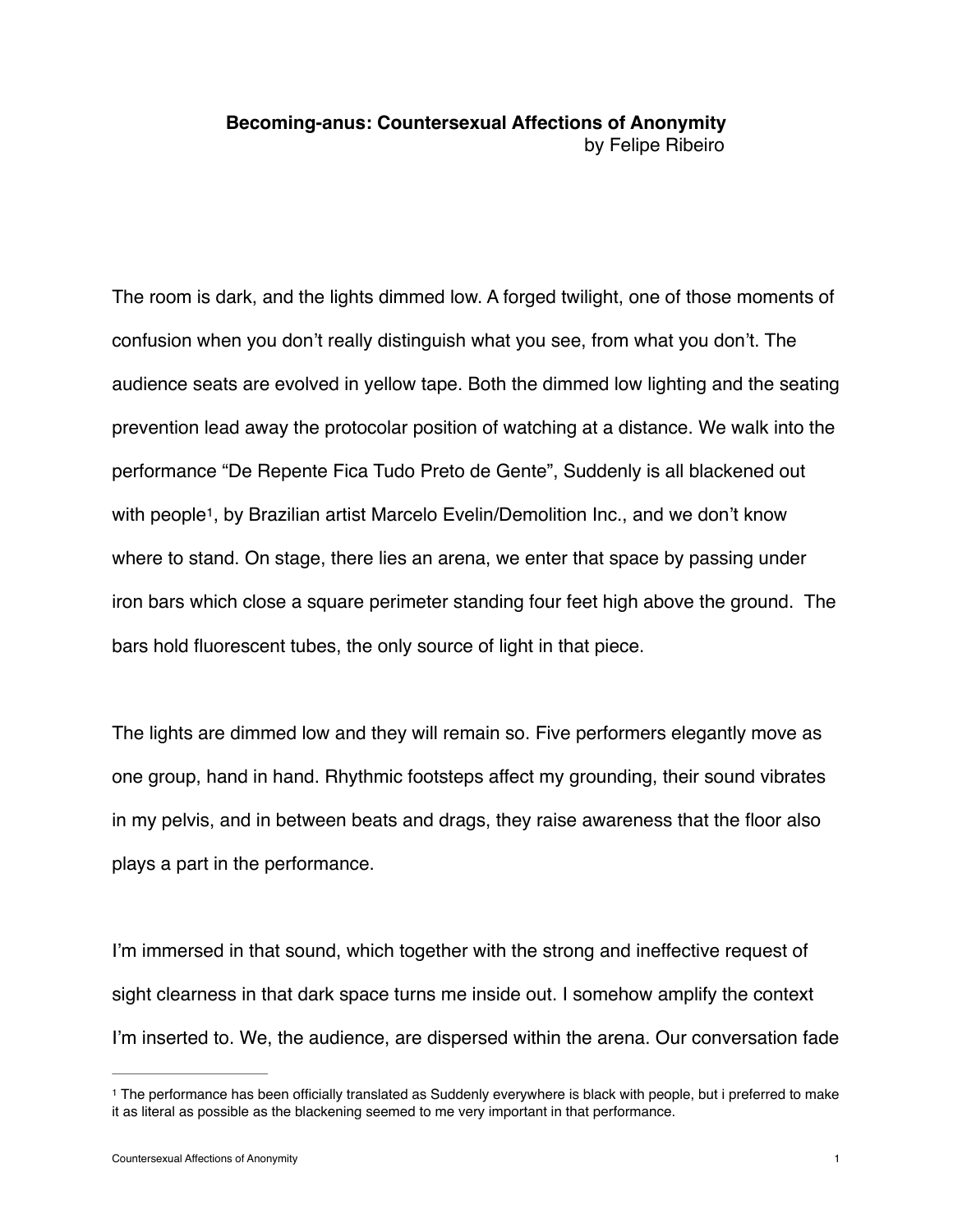into silence as we grow attentive to the five blackened bodies which alternately embrace one another in swirls that conduct the whole group to circulate around the arena. This flow, though, obeys the very footsteps rhythm it creates. It's music of its own dance; it's dance of its own music.

The bodies are blackened and their blackness may charge us more than themselves with vulnerability. The matter of their blackness is a moisturized mud made out of charcoal blended in olive oil with which each performer had his/her entire body, and therefore his/her physiognomical identity, covered up. Gilles Deleuze had already mentioned in regards to Francis Bacon that sometimes to make a head appear one must undo the face. (2003:20) If in Bacon's figures rubbing the paint turned as a procedure for the undoing, on the actual performers it happened by a deliberate black plastering of whole naked bodies which are not longer straightly definable by their descendancy - which nation wise makes the crew a mix of two Dutch performers, two Japanese, and three Brazilians - one of which afro descendent. My reading is on identification being covered as a need to pose another set of problems to the dancers. It's no longer a question of furnishing them with a common ground but in turning them a common matter, a mud that disidentifies in order to make the body seen. This proposition could keenly render thoughts in regards to a tautology of the body, except that the bodies are coated by a black membrane, under low light, and my feeling dislocated make me often doubt my visioning and twofold my attention. My assertive is, hence, rather epistemological. Looking at that blackened mass in a darkened space I read it as a research on anonymity, and therefore as anonymity *coming after* two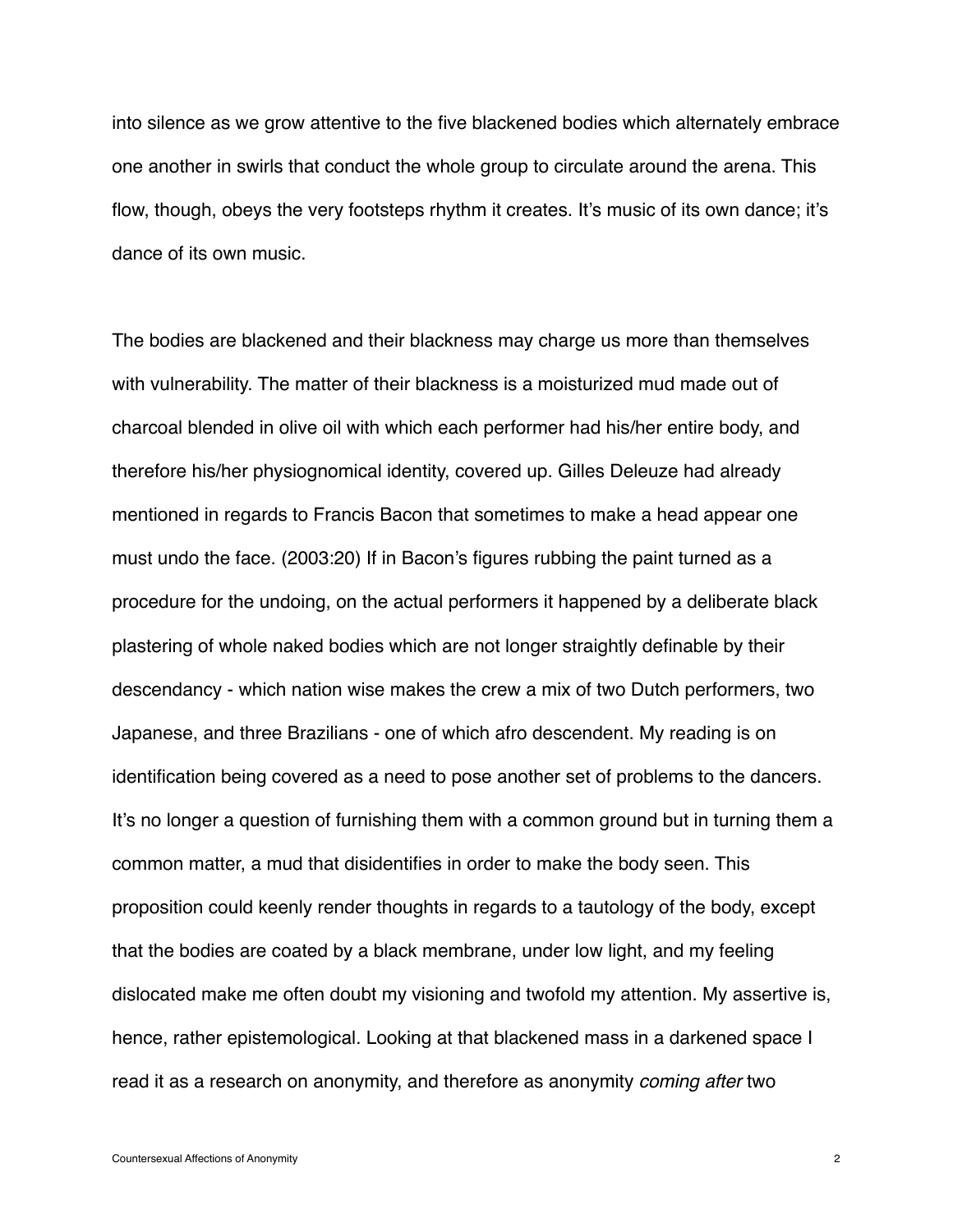touchstones within humanities in past decades: the turns of identity and that of subjectivity. In a rapid genealogy it seems to me that identity stood up as a powerful possibility to bring difference to the discussion table, until it became clear enough it furnished myriads of categories as much as arrested lives within matrixial coherences of gaze, affiliation or descendancy. Amidst that paradox, matters of identity were shattered complexified by studies of singularities which relied on subjects ability of behaving in flows and by unfixed desires. In this sense, collectiveness as a matter of community was, thus, reframed as that of multitude.

I watch the blackened bodies behaving mostly amassed together and wonder what state they are performing within multitude. What collectivity is so generalizing in its muddy viscous format in spite of each own's singularity? What collective behavior I see on that stage when they hold together as one at the same time creating and obeying the rhythm they move upon? I see them as one, but one is a sheer *indefinite* one more than really any kind of unity. What vibration is this, that they-as-one resonate within my own affections of self?

No doubt there is inscribed a speech act towards anonymity as a means of the collective. I'm, nevertheless, interested in the affective drive it builds. I'm interested in the body states they endeavor and wallow me in. Thence, anonymity is cast as a state, a moment that propels into consistent experiences of going non-individualized. The charcoal-made mud on the skin seems quite an artifice for this. First, as it poses a teleological question: Does it envelop bodies or does it become a body? or even more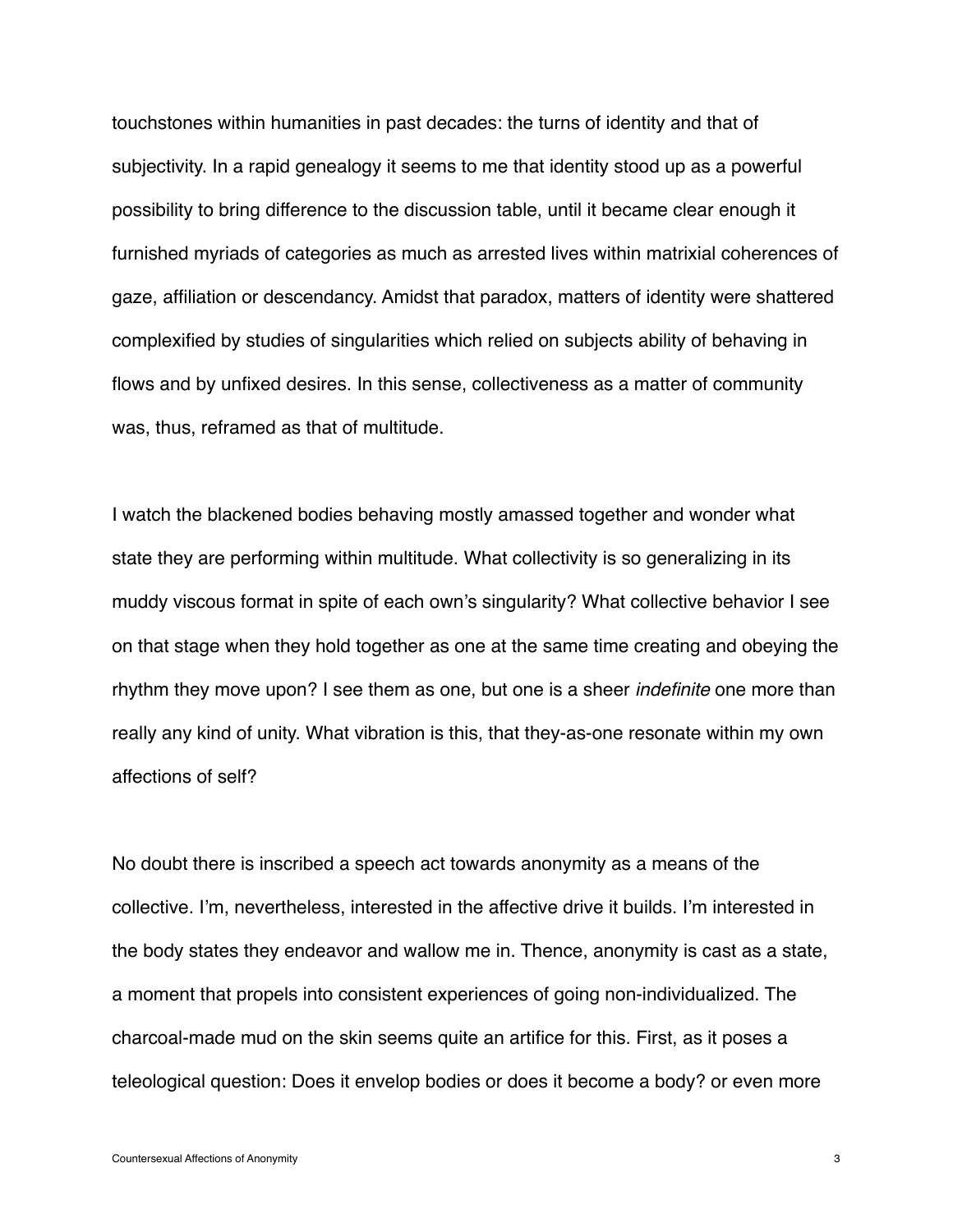so, does it become a body or, as a matter of fact, does it endeavor the body into becoming? I'll keenly work through the latter option, as it engages the body into ever soliciting of states. That mud is an artifice of anonymity, not of impersonation. It makes no one to go undercover, the mud is not strictly a surface, it is the mud. Therefore, I'll rather assume that the anonymity at stake in the performance is one that precedes no discovery, but instead one that renders a state on its own. Anonymity cast as a state that makes discovery a pointless procedure, ineffective indeed, given that it would misfires the affective drive towards the need of giving names to what is unnamed, for it is not naming what is at the core of the piece: it is affection. The mud is an artifice that turns the group into a mass. The mass is the mud, [it] is the matter of facts.

The charcoal-made mud forjes subjects into indiscernibility. Anonymity as an affective state does not nullify identity neither subjectivity, it just doesn't foster them, and instead makes them tremble as illuminating concepts. The plastering of black allows for inventions of others forms of existence, which instead of shedding light to hidden identities, makes recognition temporarily overshadowed.

The space we are in is just the perfect context for this. At first, dimmed low and interfered by our own dislocations, the lights at some point flash in a set of alternations that fast change the perspectives of my sight. Meanwhile, a repetitive sound of mechanic bass frequency cycles, enhances my experience and reverbs in my thorax. In that space, anonymity shimmers in between discerns and indiscernibilities. That shimmering is the acknowledgement of the group as mass. There moves a matter that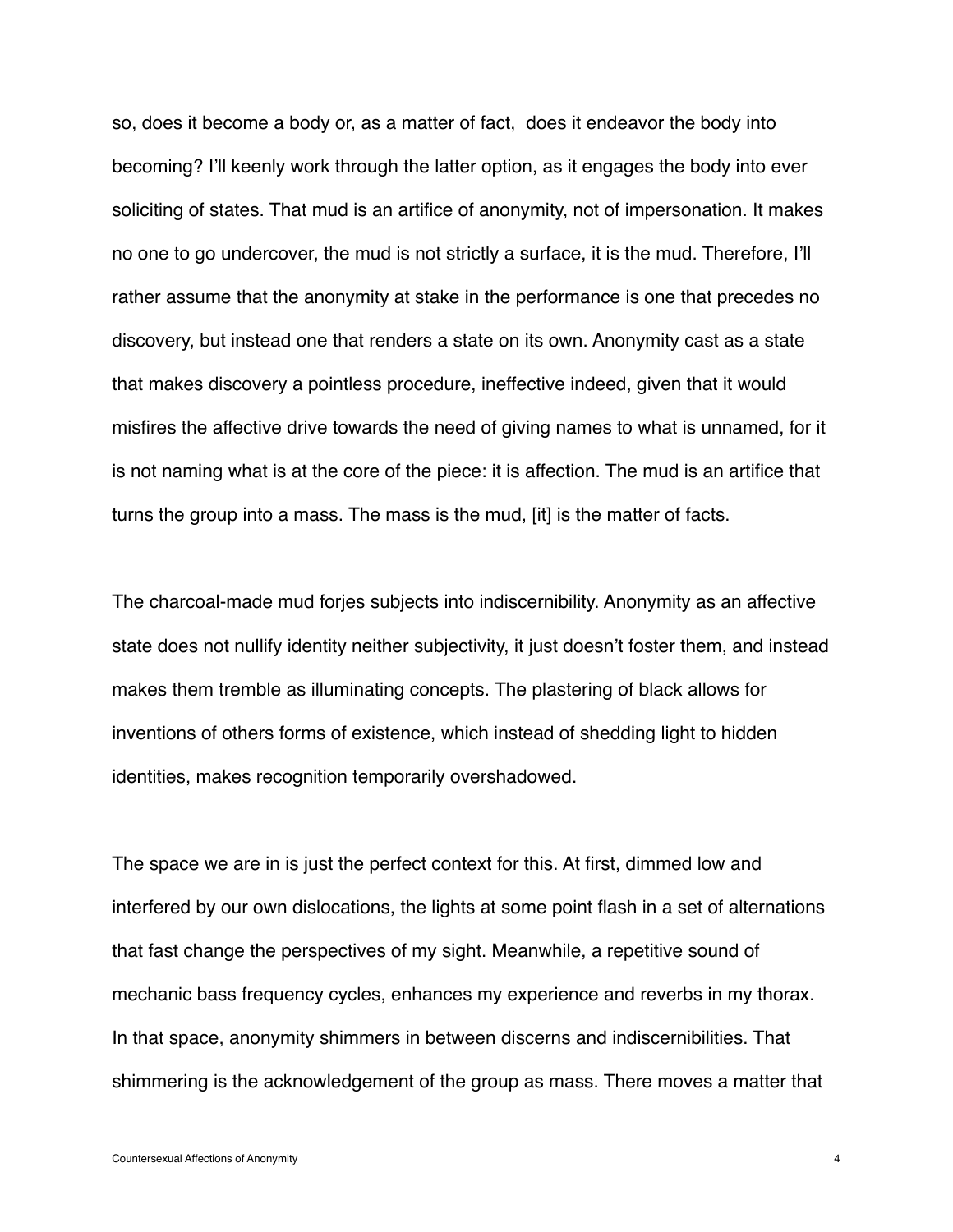builds itself common; a common heterogeneous matter, which builds itself common through accumulation, dirt and impurity more than by reduction. I find this a turning point. I am often lead to think commonality happen through reduction, and here lies an speculation of another scope. That mass instead of reducing differences to a commonality, makes difference to exceed towards indifferentiation. In the mud, all that is wallowed adds to its heterogeneity, the wide scope of which turns all into one blackened mass. The mud does not conceal heterogeneity, it is made of it. In the performance, as time framed as it is, it becomes the engagement of anonymity as an affective state reached within multitude. It is also cognition, more than recognition, which is fostered as the body is primarily taken as a matter which forces its own forms. The tactility perpetrated by the mud helps the procrastination of our vision. Anonymity emerges as an affective state allowing other speculations to upsurge.

*Suddenly is all blackened with people* makes the performers go on stage to activate anonymity. This state emerges during the performance, and perpetuates therefrom in indirections we can't precisely account for. Although, I'm sure, the drives of that anonymity affects us as audience, just as it infolds on them as performers, as well. Amidst discerns and indiscernibilities shimmering in my mind throughout the piece, I exceed the empiric moment of the happening and I am carried by imaginary questionings of that performance within the context of their everyday lives. That performance and the need of preparation for it, their body proximity in the long lasting mutual plastering on each other's body, their touching of each other's intimate parts, their later washing off of the mud, the group acts of covering and uncovering, the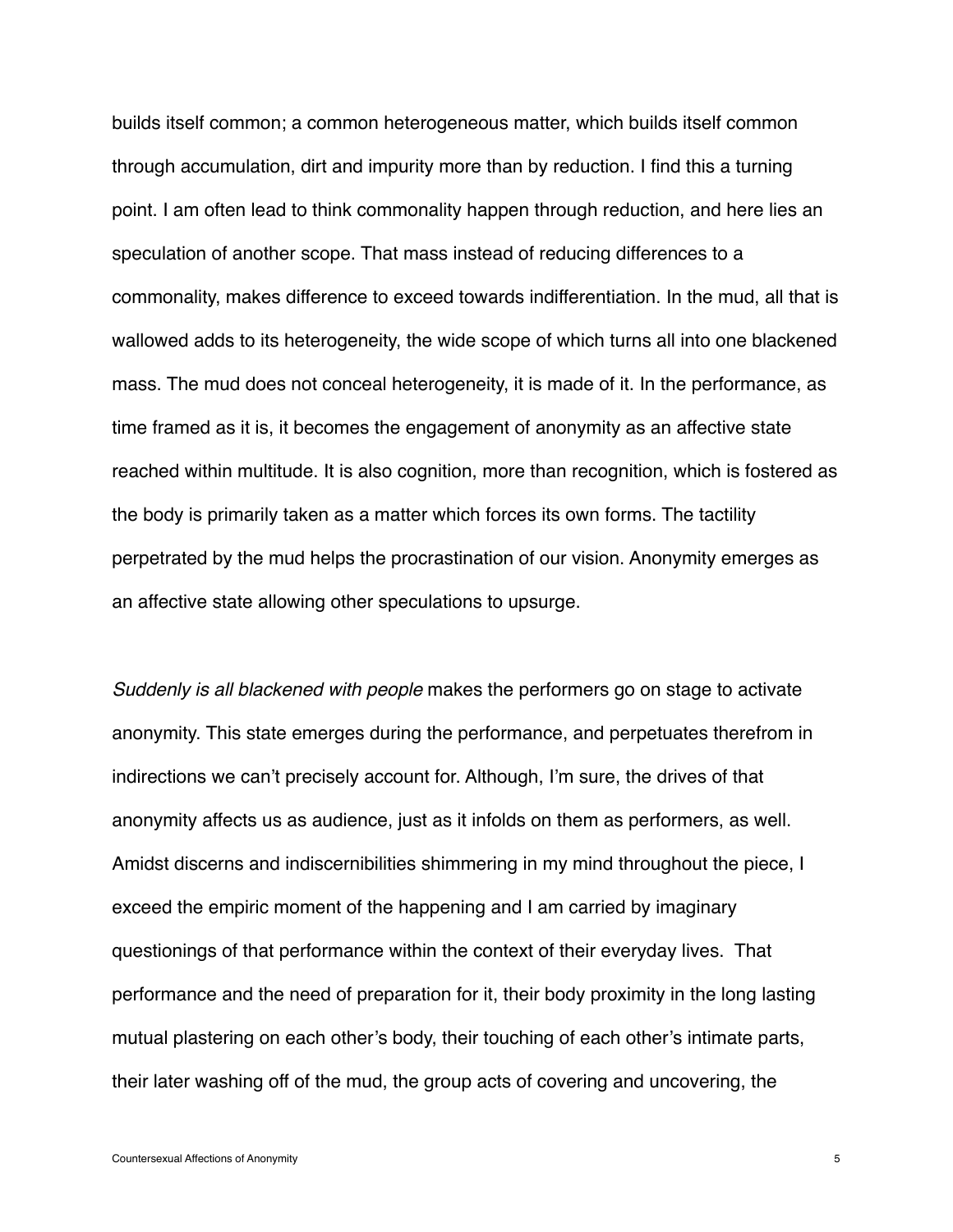temporary living with that viscosity and their perceiving of skin, their ritualistic repetition through a run, through festivals, through spare presentations, their bodies in extreme proximities, at first embracing one another, but them amassing on one another, breathing on each other's neck, accompanying each other's diafragma, hearing each other's exhale, their falling together on the ground, their crawling over one another, their unclasping of hands. They endure this drive of affection, which, although in unassured ways, resonates upon their lives.

De Repente fica tudo preto de gente - Suddenly is all blackened out with people. A strange title that embodies propelling incoherence of acts. There's no prior justification given to whatever is happening. It just simply suddenly happens. As structured as the performance is, the quality of movements furthers our perceptions of randomness and risk rather than suffice actions as chained dramaturgy. Therefore, the title of the performance also conveys our very experience of spectatorship. Suddenly is all blackened out with people; Suddenly *us* all blackened out with people, as we are subjected to being coal stamped. Not only we are engaged to that moving-muddy-mass, but our spectatorship is often engulfed in self-referentiality. The title might refer to the beginning of the performance as much as to its very ending - encompassing us all becoming blackened with them, people. At every happenstance, we are caught in the indecisiveness about their proximity to us either as a threat or as an invite. Whatever circumstantial choice we make, there is no safe position, the traces of charcoal-oil make the dark floor in that darkroom slippery, the performers sweat moisturize further the oily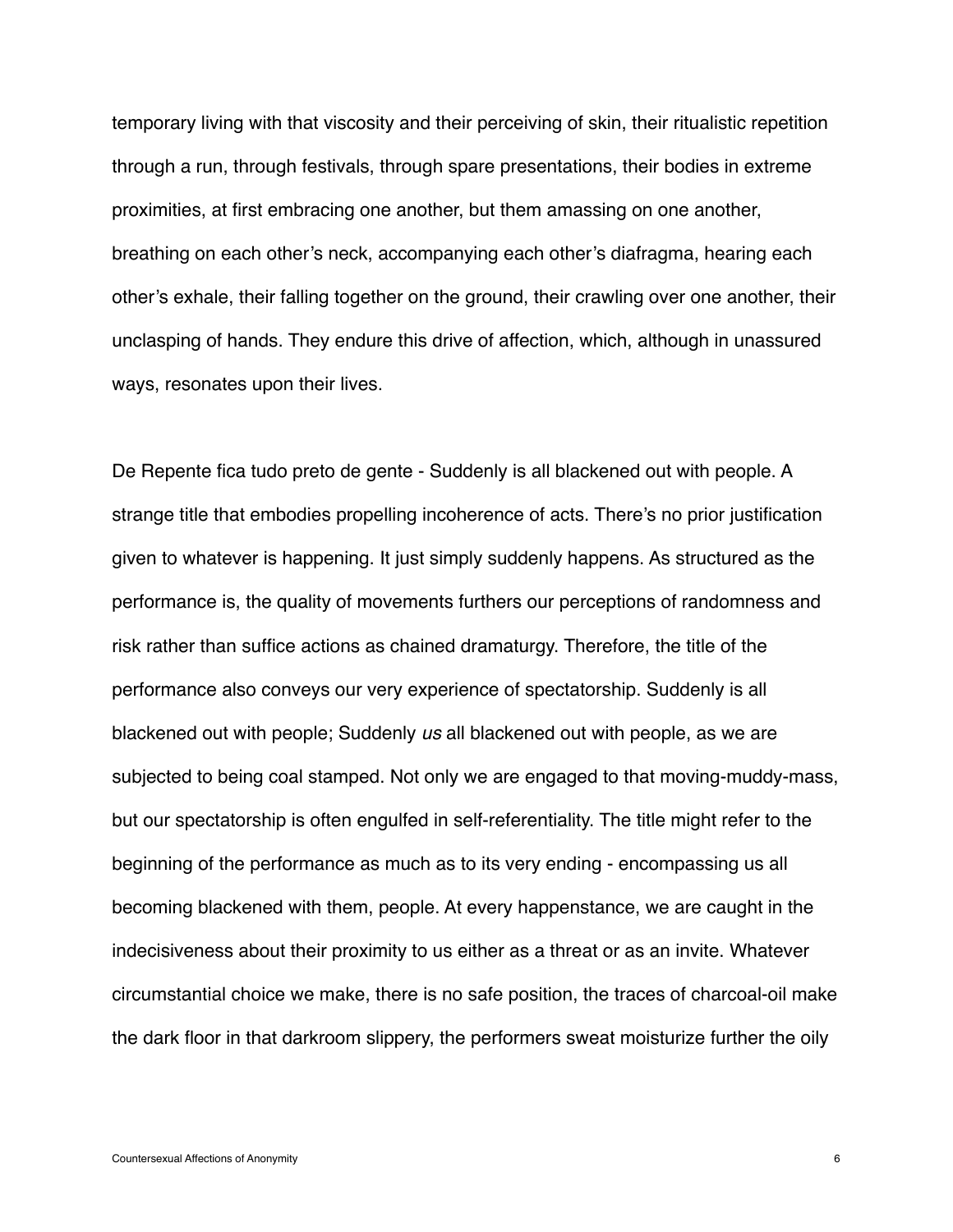film on their skin, making us, thence, constantly aware of the risks and positions we take.

The ambiguity of the guideline is the ambiguity of our relation to that mass, one that raises attention to the bodily depths with which we respond to the stimulus in the performance. That arena is a haptic frame.  $-\frac{1}{2}$  A space in which vision and tactility function under insubordination to one another and that may readdress spectator as an improper term. The tactile qualities this writing alludes to, through descriptions of textures, contact with the floor, the perceiving of space, memories of materialities, works as a sign that there is something else furnishing my vision with. In fact, as Deleuze puts it, that is the tactile which furnishes vision making the eye haptic. (2003:154) That is an ability of the eyes to touch and through which imaginaries do not suffice into acquiring visual wholes. But not only the eye is haptic. There is indeed touch which also insubordinates to figure. The movements of amassing may bring circumstantial moulds, but the mass itself performs a sort of disfiguration as human bodies become a blackened-mass in a never ending sculptural process. The performers are imbued in their assembling, disassembling and reassembling on each other's bodies, in transductions of indefinitions. Sometimes I engage my whole body in attempts of viewing them, but at other times my dislocation happens through reactions that exceed sight.

If tactility and vision each take part in my experiencing of the performance, the haptic is nonetheless not enough a quality in this venture. The affective drive that this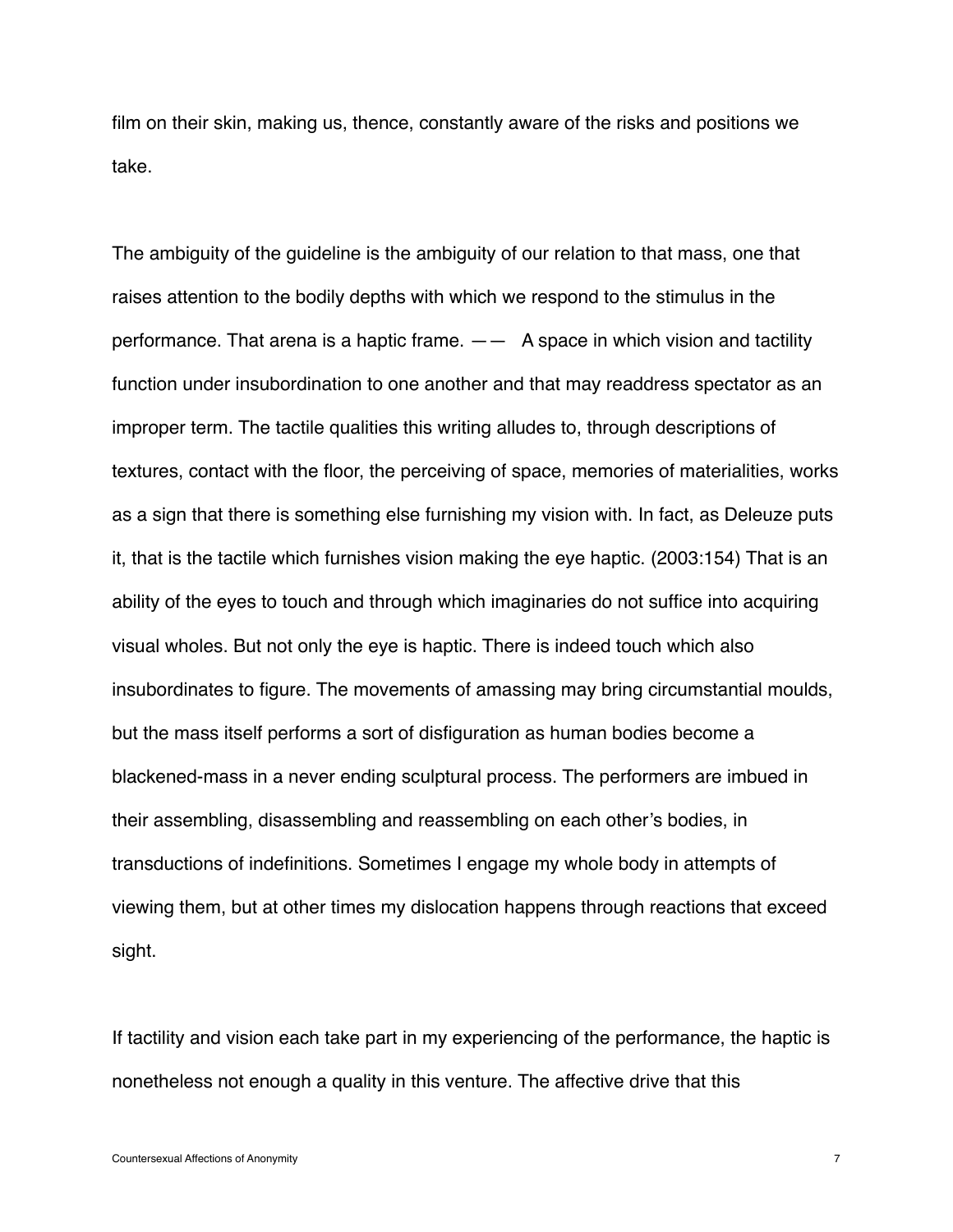performance yields effects not only vision and touch, but happens also still before the touching or in the exceeding of my vision. It starts in that very moment of indecisiveness when I don't know what to expect nor how to react. This lack of knowledge wires my body with an anticipation that heats me from inside out; it emerges from my viscera, and, as Massumi puts it, it levels my experience also to an interoceptive one.

As a participant, I accompany their movements as well as I anticipate them. At a moment, their amassing works through filling in each other cavities. We see them mostly from their backs, the light tubes heights around to the middle of their bodies, making their upper body darker. I watch them in their finding ways to fit within each other's heads cavities, as well as pressing each other from behind, or from the sides, on the armpits, or front-to-front. Through this most collapsed proximity they restore to undiscriminated, translational, sped up movements across the arena. Thence, we follow through quick reactions and, amidst fearful anxiety and fun, move as much. The beauty of our reaction is the realization there is no outside of that movement. Unless we leave the arena and disjoin, we are all viscerally connected. This ability to make the audience circulate as well, and on our own way, dispersedly, away, together with them, in front of them is a great and very difficult part of that dramaturgy. It's a threat and an invite. The performance runs the risks of requesting that type of connection from the audience as a collective which features the skills and readiness to play. My suggestion is that it not simply affects my viscera, but it appeals to my also weaving through it. This is part of the richness of my enrollment in the performance as audience member. I am taken into participation through sound vibrating in my inner cavities, by leading touch skills to the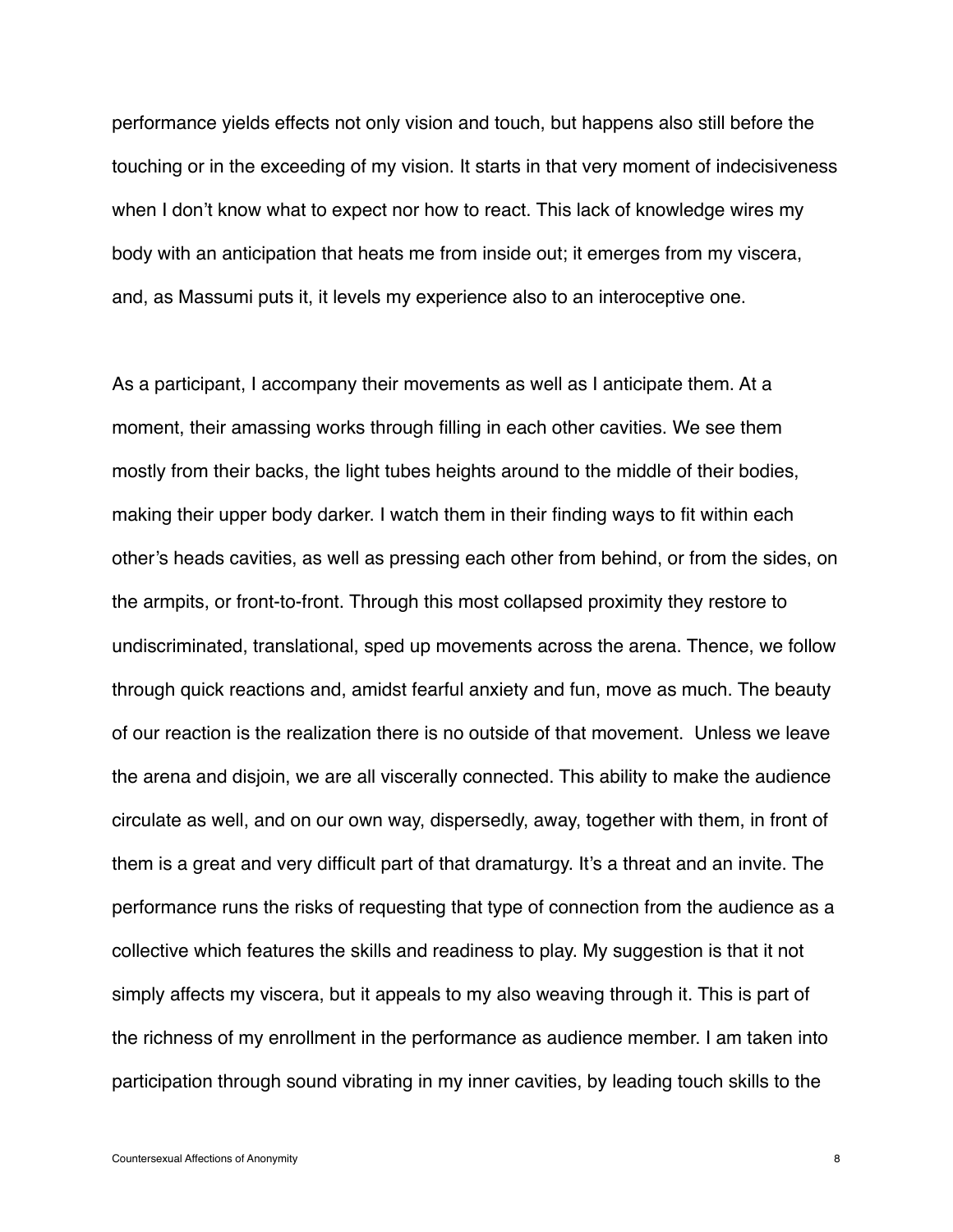eye, by actions, reactions and anticipations of actions, in an array of activations of senses that sometimes happen simultaneously, and at other times happens in alternate subtlety, not to mention asynchronicity.

I watch us, the audience as being dispersedly moved by the mass and therefore moving with it. The play of distance and proximity unfolds through vastly different layers. I experiment empiricism and analytical views at the same time, I follow from immersion to detachment, I hollow into imaginaries and time extensions. I work in a double engagement: that of my being there, that of picturing my being there. I become an entanglement of presence and philosophy.

As audience, I'm constantly sharing experiences from others and making some of my own. Anticipation becomes a joint of the two: at the same time my inner and everyone's experience; or if we follow Massumi's description of anticipation, it is the "visceral sensibility [that] immediately registers excitations gathered by (…)the five senses even before they are fully processed by the brain." (2002:60) Anticipation operates in a leap, in that fraction of time when we still do not deem it as empirical. It operates in "an immediacy that precedes the exteroceptive sense perception. It anticipates the translation of the sight or sound or touch perception into something recognizable." (ibid.) What an interesting affective drive that which is at the same time innerly depth and collectively common, that which effects as it precedes the senses perception. How radical and subtle it this operation Massumi names "the body without an image." (ibid.)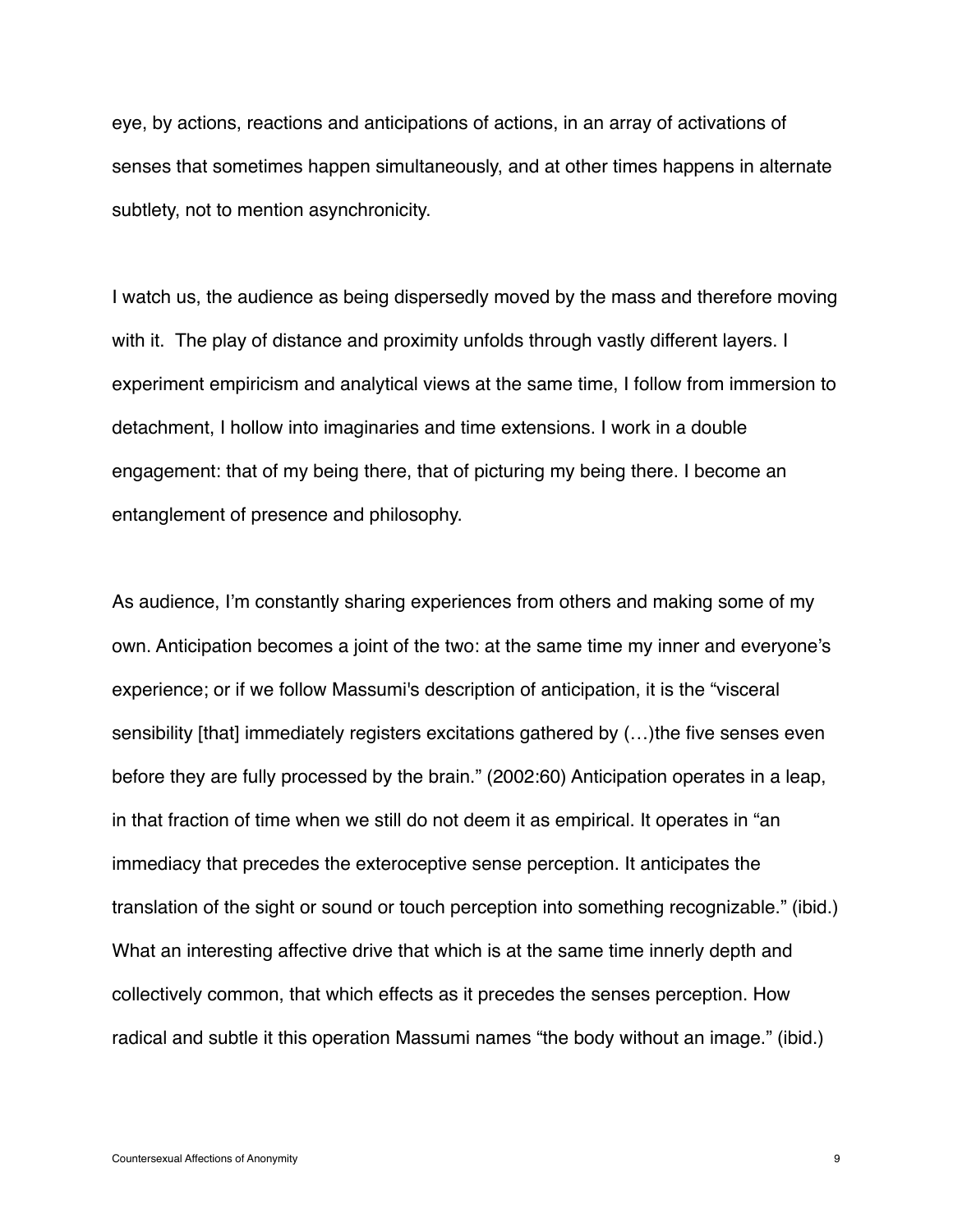There's a whole lot of darkness in that experience. Darkness in the space, blackened darkness, darkness of dis-identities, darkness of anonymity, darkness prior to image making, darkness of the inner body. Darkness that certainly contrasts to the enlighten mode of spectatorship conducted by clear vision. Visibility trembles with the shimmering between discerns and indiscernibilities, turns into touch and is refrained from supremacy, as spectatorship turns also into a request of visceral anticipation. What does such a shift perform both in my perception and in the senses therein? I assume it operates change in the realm of which Jacques Derrida has called Photologics; the logics of light, "the western founder metaphor of metaphysics," (1978:23) in which clarity enlightens the structure of our thinking. The metaphors indeed unfold and expressions abound: such as clarity of thought, brilliance of ideas, or discoveries of knowledge, which turns it into processes of uncovering, of just shedding light into a thought to make it known, etc. Light leads whatever public dissemination, whereas darkness is attributed to "expressions of self-concealment to engage into self-revelation." (ibid.) Under the Photologics, Darkness is perceived then as pertaining to isolation, to the individual, to what regards to the self. Suddenly is all blackened out with people performs darkening, however, collectively. Besides, not as a way of concealment but as one of anonymity, not as revealing its interiority, but viscerally affecting it.

Derrida explicits the links of that metaphysics of light to anthropomorphism. As he says: "it's preformationism brought to the aesthetics" (ibid.). Preformationism, the assumption

\*\*\*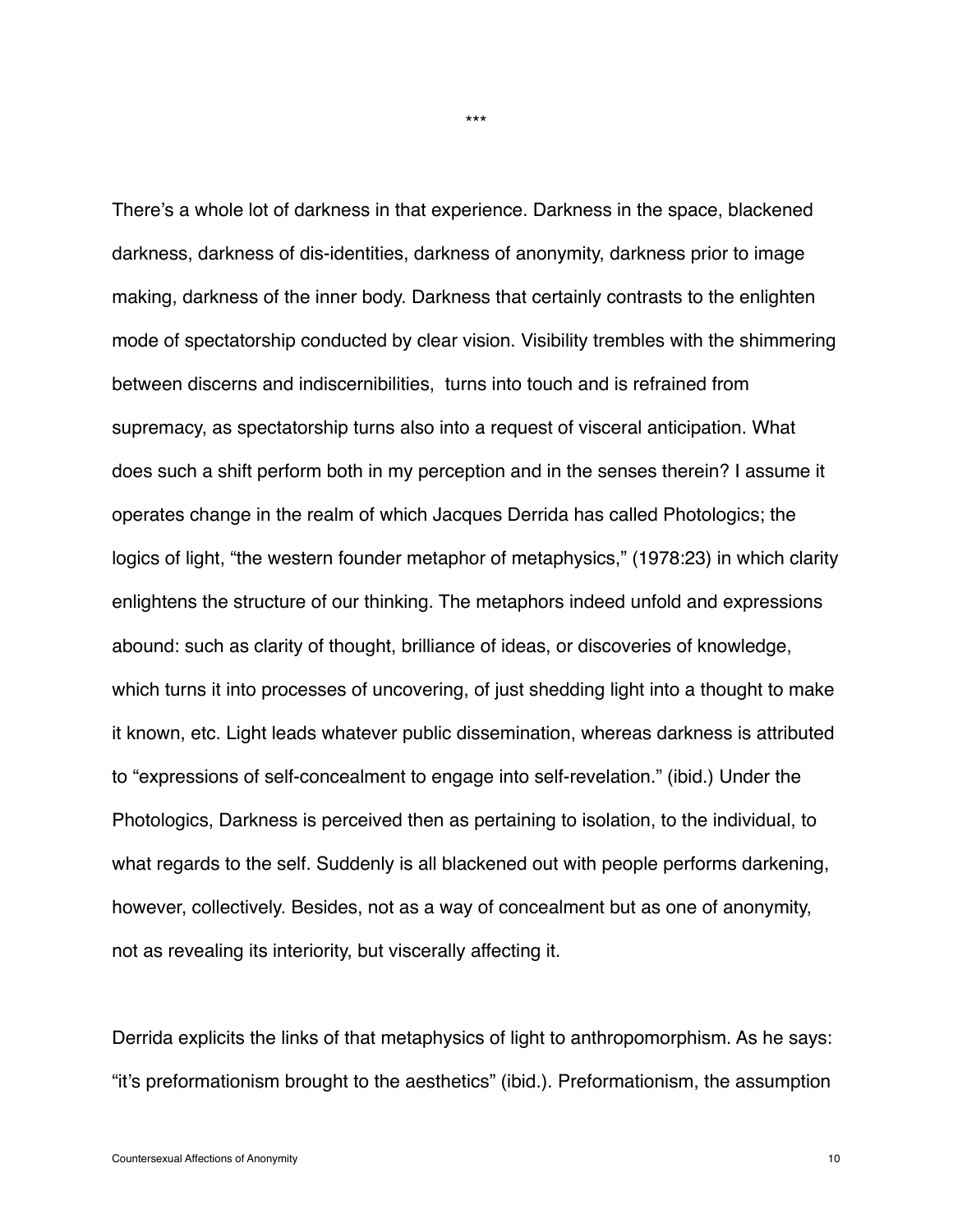that "the totality of hereditary characteristics is enveloped in the germ, and is already in action in reduced dimensions that nevertheless respect the forms and proportions of the future adult." (ibid.) The little man is already contained in the sperm, which just as the logos, just as the message, must be disseminated, and reproduce itself indefinitely. Preformation finds its way in aesthetics, in the logos spermatikos (ibid.), in how we deal with reason and lights, text and image, in how we grade discoveries higher then fictions, in how we work architecture, the theater and its high up grids of light, included. To lower the lights both in height and in dimming them low, as well as to prevent the seats while turning the arena into a shared space of performers and audience embodies dissonance from that metaphysics. If "the history of philosophy is a history of light", what is the epistemology that Suddenly is all blackened out with people strengthen?

What does it happen when theater imbibes the darkroom, the abjected gay meeting point? Not only for the room is dark but also as it makes our viscera an affective connection of the collective, and engage us in anonymity as an affective drive. Affection: that which does not disseminate, does not function by reproduction, and which, in this case, queerly flirts with visceral pleasures, the transmissions of which happen in leaps, in the gaps prior to brain's interpreting of the senses. The leap that makes affection of one's own just as collective. Affection of anonymity, in that it matters less due to its origins than to its living through.

On the Photological perspective the darkroom is a disfunction, an abjection. It is far from operating through reproductive patterns, and is often taken by contagiousness,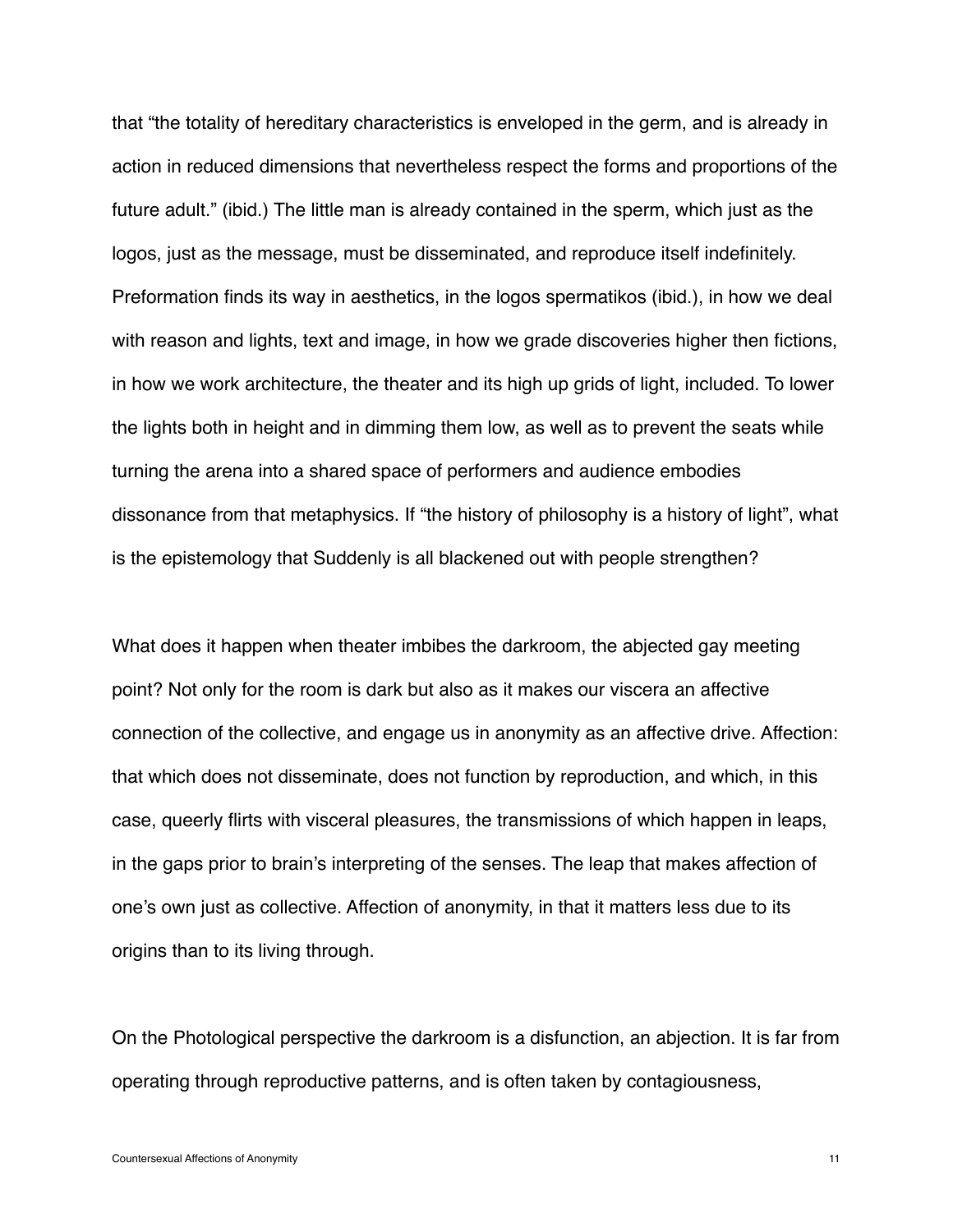entangling threatens and invites together. Recognition ceases on behalf of pleasure, and pleasures imbibe its cognitive strand from which other speech acts may rise. There's no clear knowledge being portrayed nor sent out as a message, but invented through and in a manner that Paul Preciado has called *Placer-Saber* (pleasureknowledge). (2002:27) A binomial I wish, was never to be split.

Pleasure-knowledge is at the core of Preciado's Countersexual Manifesto. The anus is inscribed therein as the center-organ of pleasure, as the organ which re-inscribes sex, as counter-productive, non-reproducible act. While sexualized, the anus combines abjection to pleasure, and it does away with functionality, that which subordinates an act to its production. It rather inscribes itself in acts of pleasure. Thought on the realm of collectiveness this pleasure turns to be sheer political. In the sense of the polis, of making the anus and its intensities public as a collective matter. Preciado cites Deleuze and Guattari saying that the anus was the first organ to be privatized (apud 2002:28). It must, therefore, be de-privatized, it must be made public. And here lies the epistemological twist of the question: on one side the anus must have it public realm restored, as on the other and mainly, it is of great interest how does public is re-signified by the anus.

To place the anus as the center organ of pleasure is rather a passionate hyperbole. Of course, pleasure is not exclusive to it, neither are the contraceptions of reproduction and their pleasing disfunction, for that matter many technologies of the body, machines, prothesis and dildos do enlist. So, rather than once again universalize behaviors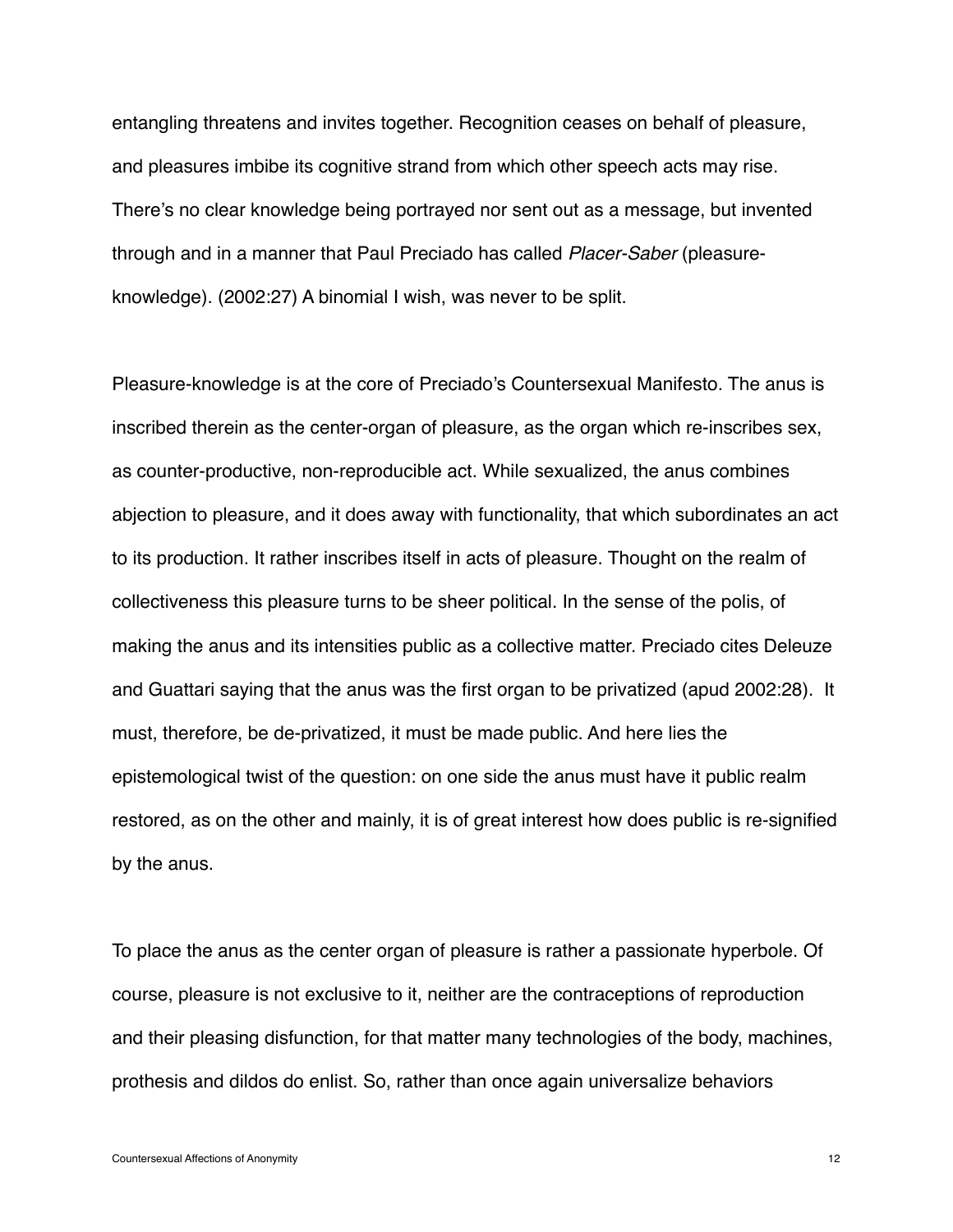reduced to the systems of one organ, it is interesting to attain to the qualities that penetrate it and the intensities that irradiate through, just to keep affections enmeshing.

Through these qualities and intensities I propose a collective experience of the Becoming-anus. Inside out as it is, the anus is one organ, which is half viscera. It must not be the new representation of pleasure in the body as, as a viscera, it exactly matters for the leap that makes "the body without an image". Therefore, I perceive the Becoming-anus in what it suscites of delegitimization of figures. As it's the case of the Father-figure. Through the becoming-anus, the queer movement is that of epistemologically turn the father on his back, recreate himself as an erogenous phantasy through his back hole, the concealed erogenous zone, which is in the pulsing and threatening cavity at the base of the phallus. The anus, Schreber's solar phantasy, which holds darkness. But not only turning the judge, his psychoanalyst, and the father, on their backs, but also turning the back to the father, as the anus does not abolish, but misfires gender. Becoming-anus in its qualities of indefinition, impurity, threat, delegitimization, residual, hyperbolic, innocent, disidentitarian, anonymous, unanimous, figural, tactile, visceral, magic, penetrable, active, genital, dark.

Disfunction of organs are usually taken as pathology and rarely reckoned as art. The performing arts has quite a few pieces where viscerality takes important part of the event. Suddenly is all blackened out with people kins in this way.